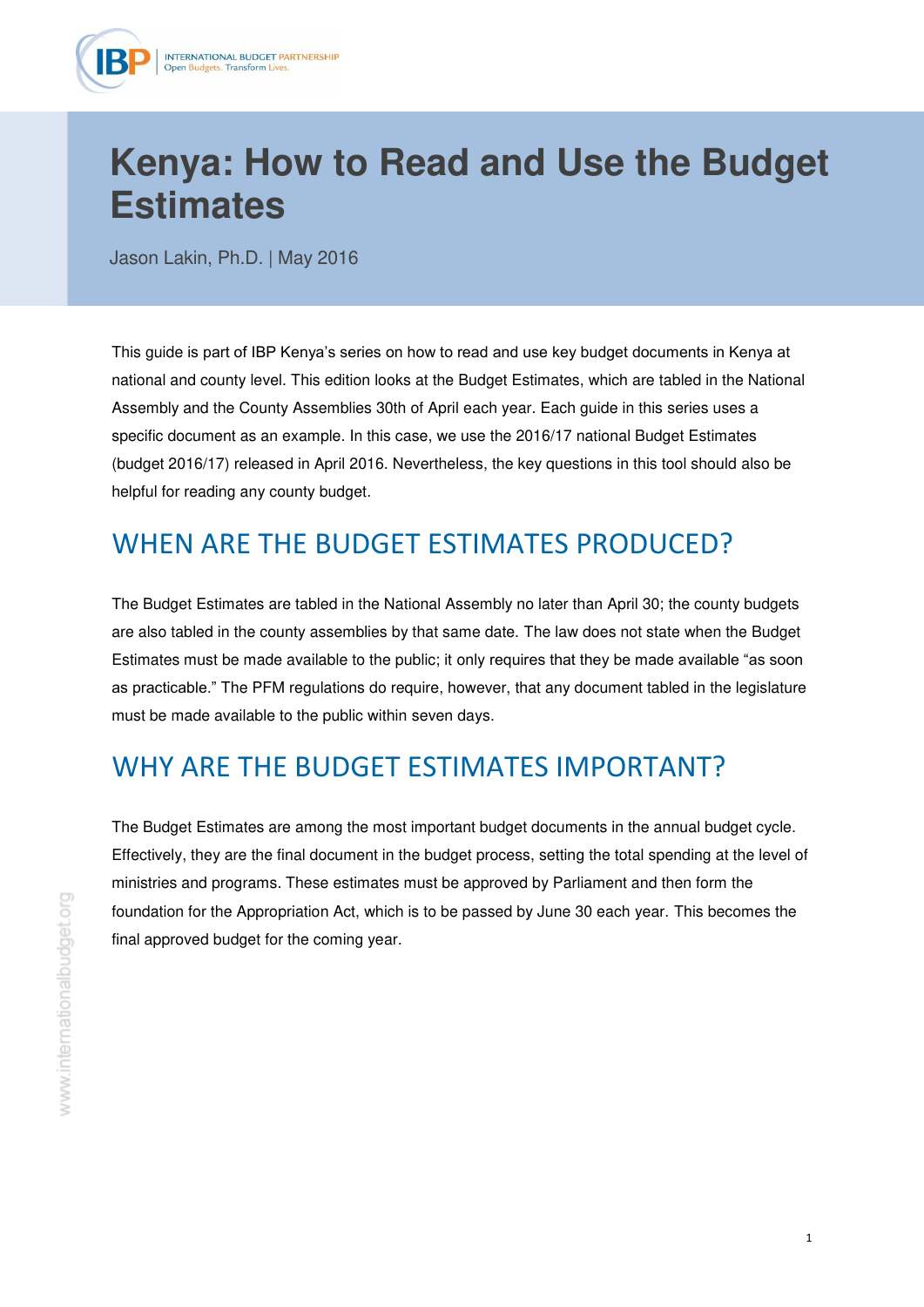When reviewing the Budget Estimates, we should ask the following questions:

- 1. **Does the overall budget, and do the budgets for ministries, departments and agencies (MDAs) in the Budget Estimates match the ceilings set in the Budget Policy Statement?** The Budget Policy Statement (BPS) sets budget ceilings at sector and ministry levels which should be binding on the National Treasury when preparing the Budget Estimates. However, in past years, the Budget Estimates have not respected the ceiling set by the BPS, in violation of the spirit of the Public Finance Management Act. While it is possible that such amendments are due to changes in the economic context between the time the two documents were published, Treasury should provide justifications for any changes made to the ceilings.
- 2. **Which programs and subprograms are receiving priority in the coming year and why**? While the sector and ministry level budgets are more or less set in the BPS, the Budget Estimates should set priorities at the program and subprogram levels. Some indication of program and subprogram expenditures will be contained in the BPS, but there are likely to be more changes at this level in the Budget Estimates. Programs and subprograms are the level at which government defines its main activities and objectives for the year, and this is where readers should be looking when evaluating the Budget **Estimates**
- 3. **What are the program targets for the year and how realistic and reasonable are these in light of past performance?** One of the main advantages of the program-based budget (PBB) approach adopted by Treasury in 2013/14 is that it requires the government to set objectives and use indicators and targets to measure how well it is doing in achieving these objectives. This helps link spending to specific outcomes. Evaluating these indicators and targets is a key aspect of reading and using the Budget Estimates.
- 4. **Do the Budget Estimates contain narrative information about how past challenges in implementation are being addressed through the coming year's budget?** The budget should recognize challenges in past years and the current year (up to March) and propose solutions. The aim should be to avoid giving money to failing programs or departments that are unable to spend. The narrative in the Budget Estimates should have something to say about these challenges and how the proposed allocations reflect a consideration of the capacity to spend of different agencies.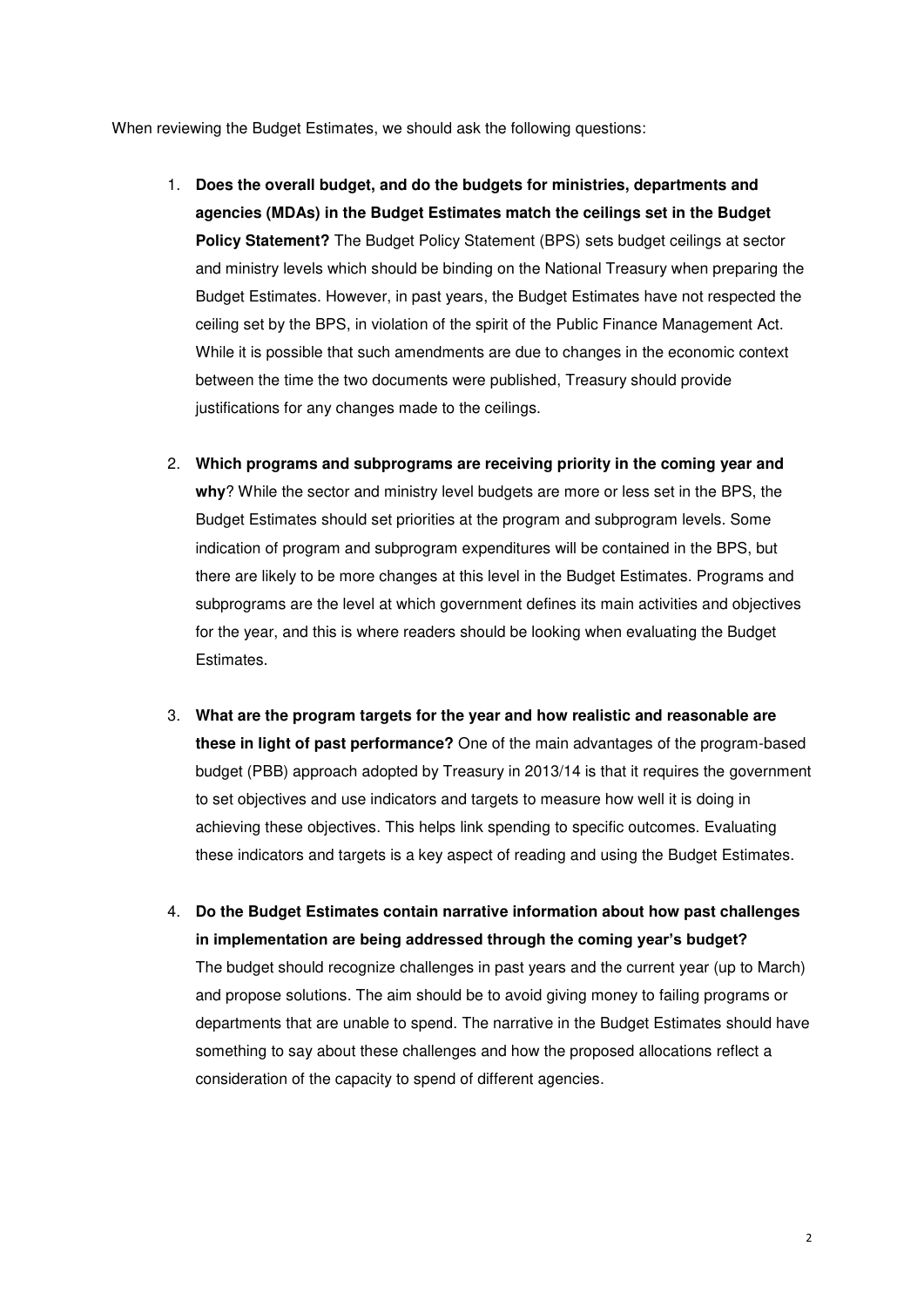# HOW TO READ THE BUDGET ESTIMATES

The Budget Estimates actually consist of several documents. There is the mandatory program-based budget presentation, which is organized around programs and must be presented and approved by Parliament. This presentation is complemented by several other documents, including a budget summary, budget highlights (a type of citizen-friendly budget), and a line-item budget with recurrent and development sections. The various documents contain different information and readers generally need to look at all of them to have a full understanding of the budget.

The best way to read the Budget Estimates is to look at the summary tables at the beginning of the document and pick one ministry to undertake an initial analysis. Once one ministry's structure and budget has been understood, we can then look at other parts of the Budget Estimates as needed. We will start with the budget summary and the program-based budget and then use other documents to fill in gaps. This year, as of the writing of this guide, there is no line-item budget or budget highlights document available online.

In the rest of this guide, we use the national Budget Estimates 2016/17. Currently, this is available on the Treasury website here: [http://bit.ly/1TX4KiE.](http://bit.ly/1TX4KiE) Other key documents referred to are currently at this site: [http://bit.ly/1Ue5Idd.](http://bit.ly/1Ue5Idd) The key budget documents are also available on IBP's website here: [http://bit.ly/201617KenyaEst.](http://bit.ly/201617KenyaEst) You should read these documents alongside this guide.

# DO THE BUDGET ESTIMATES RESPECT THE AGREEMENTS IN THE BUDGET POLICY STATEMENT?

Table 1 presents the overall size of the budget and the sector ceilings that were set in the BPS 2016. Ideally, we want to use the approved BPS to examine whether the Budget Estimates respect what was agreed to by Parliament. However, in the absence of this, we use the ceilings in the original BPS tabled in Parliament, Parliament's report on the BPS, and the Treasury document, "The Budget Summary for the Fiscal Year 2016/17 and Supporting Information."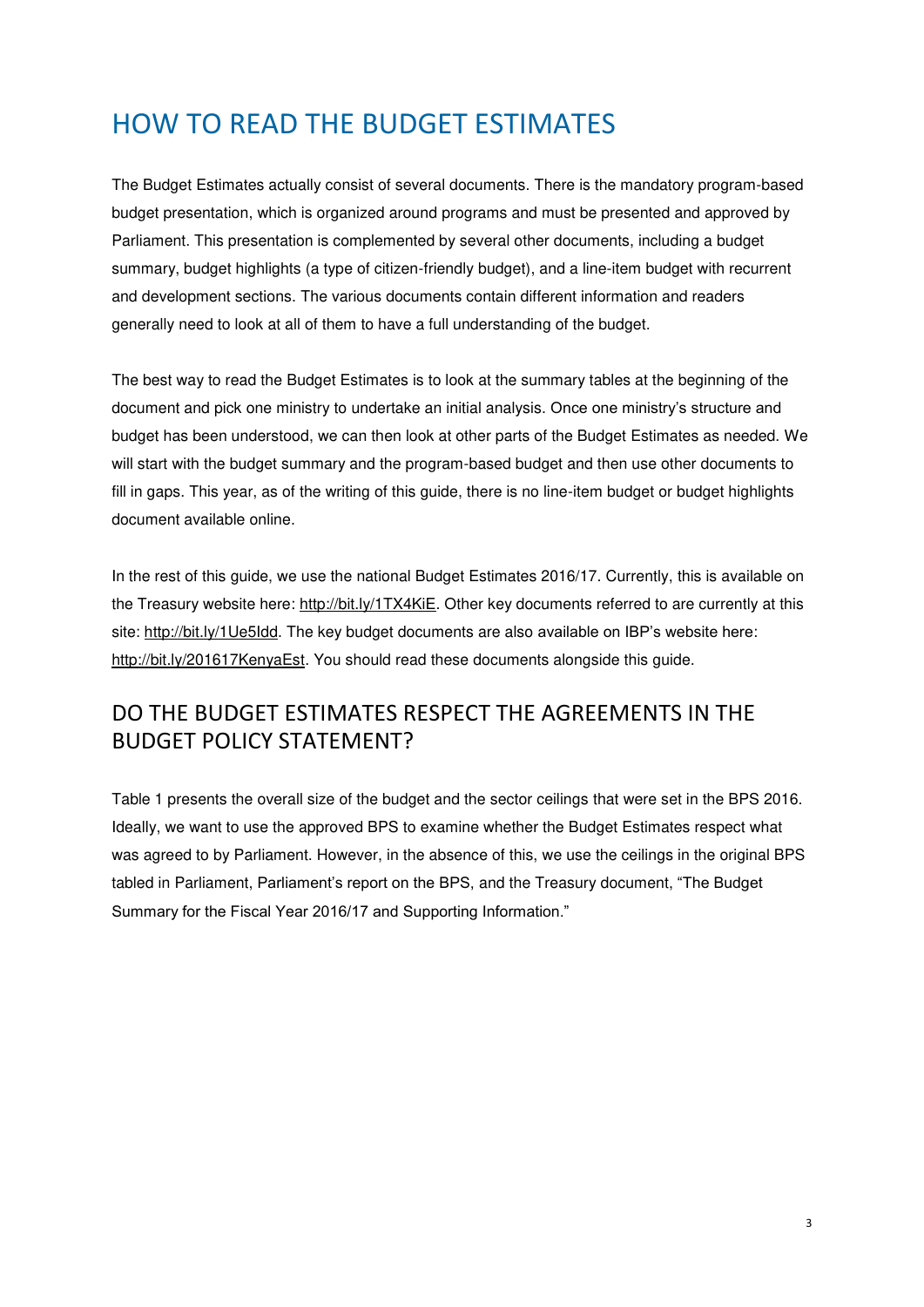# TABLE 1. CHANGES BETWEEN BUDGET POLICY STATEMENT 2016 AND BUDGET ESTIMATES 2016 (KSH BILLIONS)

| Indicator                                                                         | <b>BPS 2016</b><br>Value | Parliament<br>Report     | <b>Budget 2016/17</b><br>l"Printed<br>Estimates") | <b>Budget</b><br>2016/17<br>("Estimates") | <b>PBB MDA Figures</b>                                |
|-----------------------------------------------------------------------------------|--------------------------|--------------------------|---------------------------------------------------|-------------------------------------------|-------------------------------------------------------|
| <b>Total Expenditure</b>                                                          | 2052                     | $\overline{\phantom{a}}$ | 2262                                              | 2047                                      |                                                       |
| Ministries, departments,<br>and agencies (MDAs)<br>Recurrent                      | 833                      | 841                      | 850                                               | 850                                       | 817+33 Judiciary +<br>Parliament=<br>850              |
| <b>MDAs Development</b>                                                           | 657                      | 658                      | 809                                               | 594                                       | $810+7$<br>(Judiciary+<br>Parliament)=817             |
| Counties*                                                                         | 280                      | 280                      |                                                   |                                           | 280                                                   |
| <b>Total Revenue</b>                                                              | 1496                     | $\overline{\phantom{a}}$ | 1501                                              | 1501                                      |                                                       |
| <b>Deficit inc. Grants</b>                                                        | 496                      | $\overline{a}$           | 689                                               | 513                                       |                                                       |
| <b>Sectors: Total MDAs (inc.</b><br><b>Judiciary and Parliament)</b><br>of which: | 1490                     | 1498                     | 1659                                              | 1444                                      | 1627 (MDAs)+41<br>(Judiciary+<br>Parliament)=<br>1667 |
| <b>Agriculture</b>                                                                | 64                       | 65                       |                                                   |                                           | 70                                                    |
| Energy/Infrastructure                                                             | 368                      | 368                      |                                                   |                                           | 507                                                   |
| <b>General Economic &amp;</b><br><b>Commercial</b>                                | 15                       | 15                       |                                                   |                                           | 21                                                    |
| <b>Health</b>                                                                     | 60                       | 60                       |                                                   |                                           | 60                                                    |
| <b>Education</b>                                                                  | 342                      | 347                      |                                                   |                                           | 339                                                   |
| Governance, Justice                                                               | 183                      | 183                      |                                                   |                                           | 188                                                   |
| <b>Public Administration</b>                                                      | 233                      | 233                      |                                                   |                                           | 233                                                   |
| <b>National Security</b>                                                          | 121                      | 121                      |                                                   |                                           | 124                                                   |
| <b>Social Protection</b>                                                          | 30                       | 32                       |                                                   |                                           | 34                                                    |
| <b>Environment, Water</b>                                                         | 75                       | 75                       |                                                   |                                           | 93                                                    |

Sources: BPS 2016; Budget Summary 2016/17; Program Based Budget 2016/17; minor differences in totals due to rounding errors Notes: Counties are reported as 285 billion in the BPS and Budget tables, apparently due to inclusion of some additional funds for regional hospitals. We use the basic equitable share exclusive of that.

As can be seen in Table 1, Parliament did not fully consider or opine on various indicators in the BPS. They did add a small amount to the total budget for MDAs, and apparently increased the deficit (there is no indication that they found additional resources to cover their increases). Parliament does not look at ceilings at the sector level, only at the ministry level. Table 1 shows comparisons at sector level where we have summed up Parliament's ministry level recommendations. The budgets for most sectors remain the same, but the education, social protection, and agriculture budgets have all been increased (there were also minor changes within sectors that did not affect the totals).

We immediately run into problems when comparing the BPS with the Budget Estimates. The 2016/17 budget introduces some confusion that has not been present in past budgets. The budget summary contains a table with a column called "printed estimates" and another column called "estimates" (Table 1 on page 5). It is not entirely clear what to make of these two columns. The main difference between them appears to be the amount of foreign-financed development expenditure: there is a decline of Ksh 215 billion in development between the "printed estimates" and the "estimates", all of which is related to external financing. Unfortunately, neither of these columns matches what is in the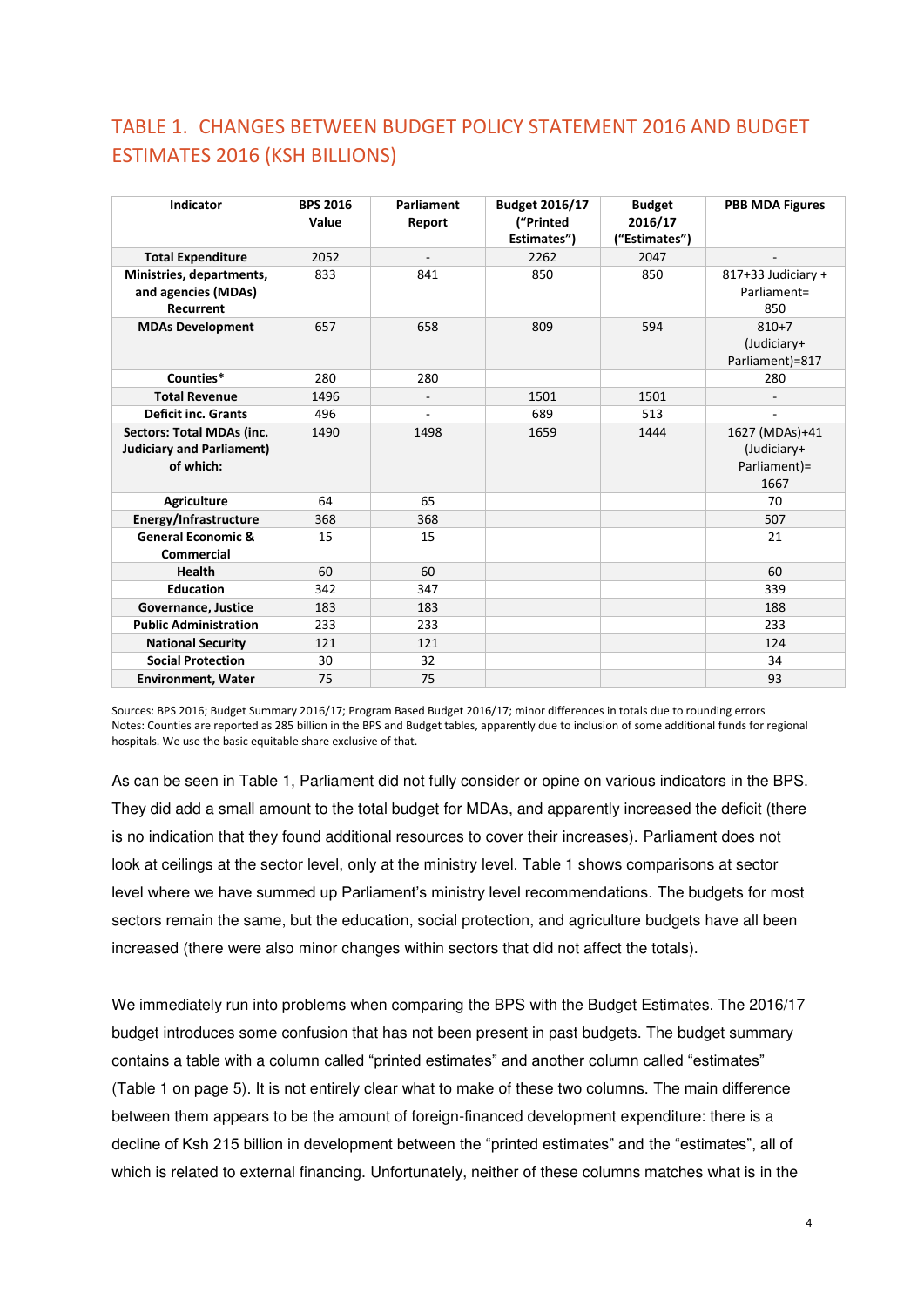PBB, drawn from the summary table at the beginning (page vii). This can be seen by comparing the last three columns in Table 1. While the recurrent figures match, the development figures differ in each case.

It is not easy to compare the BPS to the Budget Estimates unless we know which version of the budget we are looking at. The overall picture looks quite different depending on whether we are looking at the "printed estimates," the "estimates," or the program-based budget. For example, the size of the deficit has massively increased between the BPS and the "printed estimates," by roughly Ksh 195 billion. On the other hand, if we use the "estimates," then the deficit has only increased by about Ksh 17 billion.

The Budget Summary does not contain a breakdown at sector or ministry level for the "printed estimates" versus the "estimates." The PBB is also not organized by sector, making direct comparison with the BPS difficult. The BPS 2016 does however contain tables with the sector ceilings broken down to allow us to compare at the ministry level. Table 2 shows what the ministry breakdown for the energy sector looks like.

#### TABLE 2. BUDGET POLICY STATEMENT 2016 V. PARLIAMENT AND BUDGET 2016/17: ENERGY AND INFRASTRUCTURE SECTOR (KSH BILLIONS)

|                                       | <b>BPS 2016</b> | Parliament<br>Approved | <b>Budget 2016/17</b> | <b>Changes from Parliament to</b><br><b>Budget 2016/17</b> |
|---------------------------------------|-----------------|------------------------|-----------------------|------------------------------------------------------------|
| <b>Sector Total</b>                   | 368             | 368                    | 507                   | 139                                                        |
| Ministry of Energy                    | 91              | 91                     | 122                   | 31                                                         |
| State Department of<br>Infrastructure | 135             | 135                    | 177                   | 42                                                         |
| State Department of<br>Transport      | 131             | 131                    | 182                   | 51                                                         |
| Ministry of Information               | 11              | 11                     | 26                    | 15                                                         |

As Table 2 shows, the budget for the energy sector has increased between the BPS and the Budget Estimates by nearly Ksh 140 billion. This is driven by substantial budget increases for all ministries in the sector. Table 3 shows the five key programs within the energy sector that have driven the increase between the BPS and the budget (and between this year's budget and last year's budget).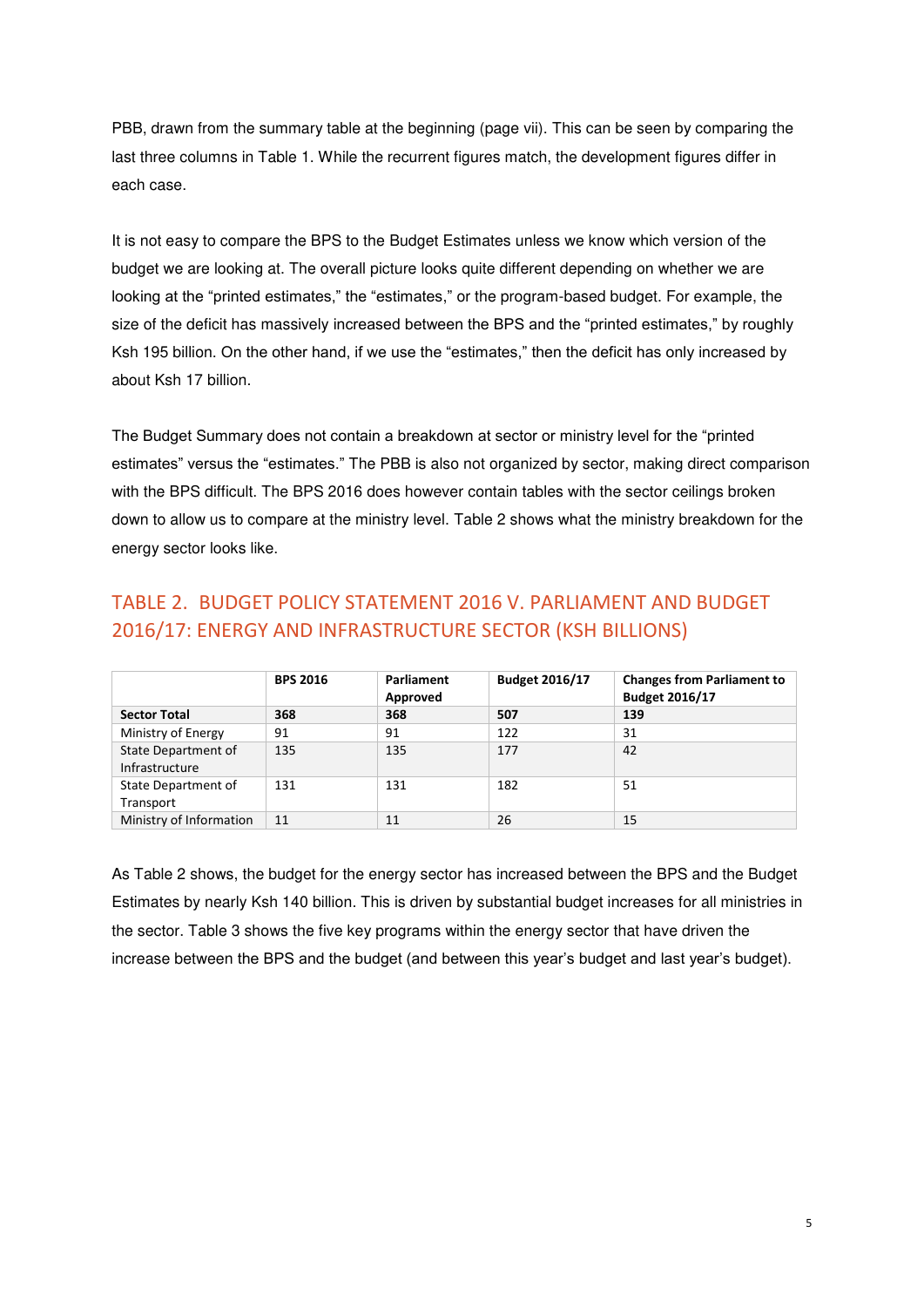### TABLE 3. FIVE PROGRAMS EXPLAINING CHANGES IN ENERGY SECTOR BETWEEN BPS AND BUDGET 2016/17 (KSH BILLIONS)

| Programs                         | <b>Budget</b><br>2015/16 | <b>Revised</b><br><b>Budget</b><br>2015/16 | 2016/17<br><b>BPS</b> | 2016/17<br><b>Budget</b> | <b>Increase</b><br><b>BPS</b> to<br><b>Budget</b> | <b>Increase</b><br><b>Budget</b><br>15/16 to<br>16/17 |
|----------------------------------|--------------------------|--------------------------------------------|-----------------------|--------------------------|---------------------------------------------------|-------------------------------------------------------|
| <b>Power Transmission</b>        | 63                       | 91                                         | 59                    | 94                       | 35                                                | 31                                                    |
| Road Transport                   | 134                      | 144                                        | 135                   | 177                      | 42                                                | 43                                                    |
| Rail Transport                   | 147                      | 147                                        | 109                   | 156                      | 47                                                | 9                                                     |
| <b>Marine Transport</b>          | 9                        | 9                                          | 12                    | 17                       | 5                                                 | 8                                                     |
| Information and<br>Communication | 3                        | 3                                          | $\mathbf{1}$          | 15                       | 14                                                | 12                                                    |
| <b>Total</b>                     | 356                      | 394                                        | 316                   | 459                      | 143                                               | 103                                                   |

However, most of the difference between the BPS and the Budget Estimates is explained by just three programs: power transmission, road transport, and rail transport. The budgets for the first two programs were increased through the 2015/16 supplementary budget. These increases were not reflected in the BPS 2016, despite the two documents being produced within just a few weeks of each other. This suggests considerable confusion about the availability of resources between February and March when these documents were being prepared.

In summary, we can see that Treasury did not respect the ceilings as approved in the BPS. The energy sector has been a big driver of the changes between the BPS and the Budget Estimates. While the changes are spread across all the ministries within the energy sector, they are particularly prevalent in a core set of programs related to power transmission and transport. Of course, this does not tell us why these changes have been made.

Treasury's budget summary does explain some of the changes between the BPS and the Budget (see page 26), but is generally quite vague. For example, the document explains why the Ministry of Energy and Petroleum budget has been increased by stating that the increase is "to cater for the operations of the Ministry" and "Installation of transformers in Constituencies, LPG Distribution, Streetlighting Programme and Donor Projects." The former is too general and the latter does not really explain why changes were made since the BPS nor why these items were not planned for earlier.

When the narrative does not adequately explain why changes have been made, we can go deeper into the programs to see if we can understand changes. However, the BPS does not provide details below the program level so we are not able to compare changes below that level. Thus, our analysis suggests that Parliament and citizens should ask a number of questions about the changes Treasury made since the BPS before approving the budget.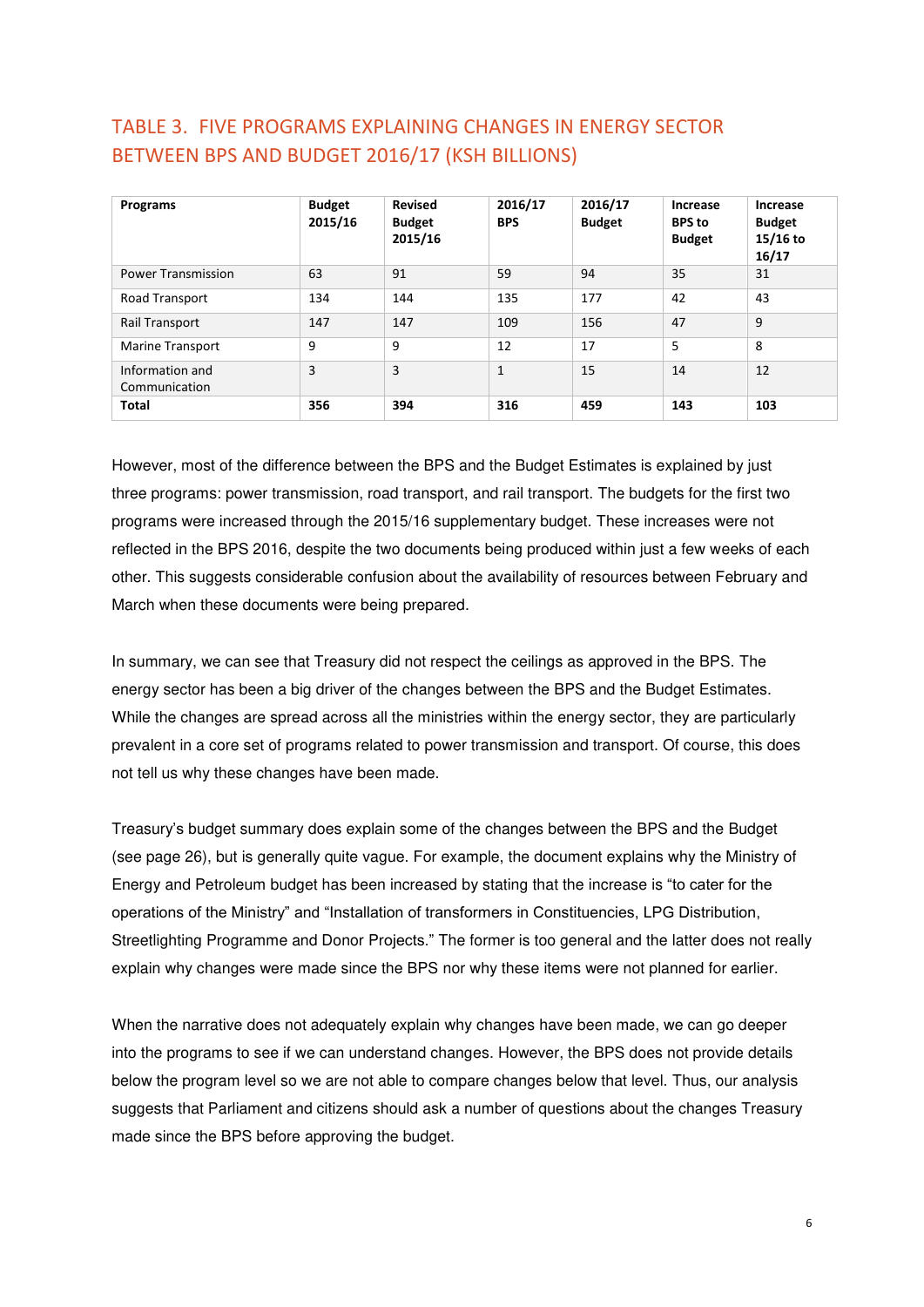In the next section, we will look in more detail at what is happening within each of the programs to understand why they are growing. Doing so requires us to compare the 2015/16 budget to the 2016/17 budget, as the BPS does not contain sub-program level allocations.

# WHICH PROGRAMS AND SUBPROGRAMS ARE PRIORITIZED AND WHY?

To look at priorities in the 2016/17 budget, we start with the summary table at the start of the PBB with data on programs. Although the table is not organized to facilitate our understanding of the budget at program level, we can use this data to see which programs are prioritized above others. The table below shows the programs that had the biggest increases and decreases since last year.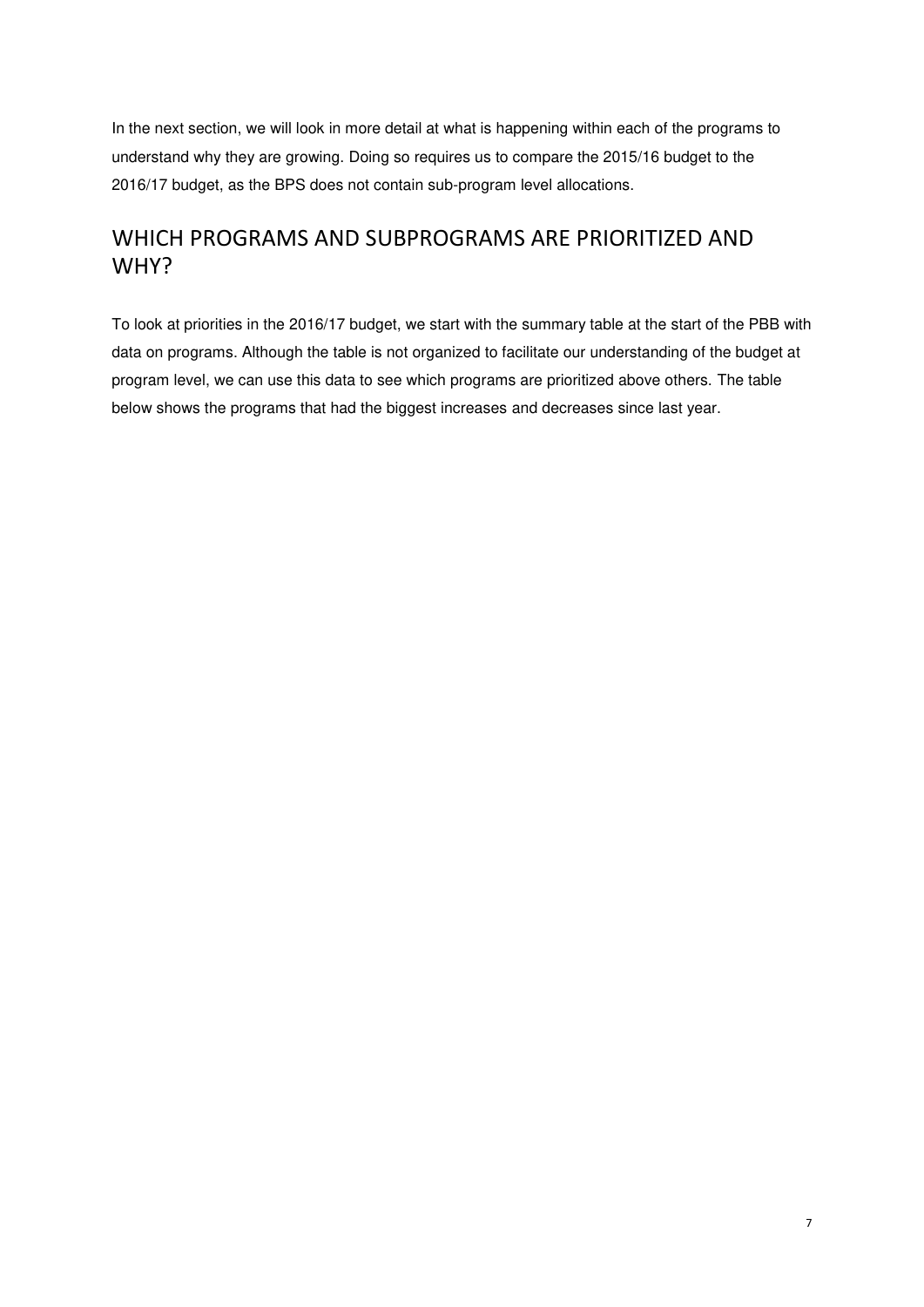# TABLE 4. LARGEST INCREASES AND DECREASES IN PROGRAM ALLOCATIONS (ABSOLUTE VALUES, KSH BILLIONS)

|                                                                                         |                                                                             | 2015/16                                | 2016/17                                | <b>Absolute Changes in Allocations</b><br>Between 2015/16 and 2016/17 |  |
|-----------------------------------------------------------------------------------------|-----------------------------------------------------------------------------|----------------------------------------|----------------------------------------|-----------------------------------------------------------------------|--|
| Vote                                                                                    | Program                                                                     | <b>Gross Total</b><br><b>Estimates</b> | <b>Gross Total</b><br><b>Estimates</b> | <b>Gross Total Estimates</b>                                          |  |
| State Department of Infrastructure                                                      | 0202000 P.2 Road Transport                                                  | 133.97                                 | 176.75                                 | 42.8                                                                  |  |
| Ministry of Energy and Petroleum                                                        | 0213000 P3 Power Transmission and Distribution                              | 62.88                                  | 94.24                                  | 31.4                                                                  |  |
| <b>Independent Electoral and Boundaries</b><br>Commission                               | 0617000 P.1 : Management of Electoral Processes                             | 4.30                                   | 19.73                                  | 15.4                                                                  |  |
| State Department for Water and Regional<br>Authorities/Ministry of Water and Irrigation | 1004000 P.4 Water Resources Management                                      | 34.87                                  | 48.46                                  | 13.6                                                                  |  |
| <b>Teachers Service Commission</b>                                                      | 0509000 P.1 Teacher Resource Management                                     | 174.30                                 | 187.87                                 | 13.6                                                                  |  |
| State Department for Commerce and Tourism                                               | 0306000 P 2: Tourism Development and Promotion                              | 8.60                                   | 4.48                                   | $-4.1$                                                                |  |
| Ministry of Energy and Petroleum                                                        | 0212000 P2 Power Generation                                                 | 28.08                                  | 22.29                                  | $-5.8$                                                                |  |
| The National Treasury                                                                   | 0717000 P1 : General Administration Planning and<br><b>Support Services</b> | 42.29                                  | 35.72                                  | $-6.6$                                                                |  |
| <b>State Department for Planning</b>                                                    | 0711000 P6: Gender & Youth Empowerment                                      | 28.22                                  | 21.11                                  | $-7.1$                                                                |  |
| <b>State Department for Education</b>                                                   | 0501000 P.1 Primary Education                                               | 35.80                                  | 23.04                                  | $-12.8$                                                               |  |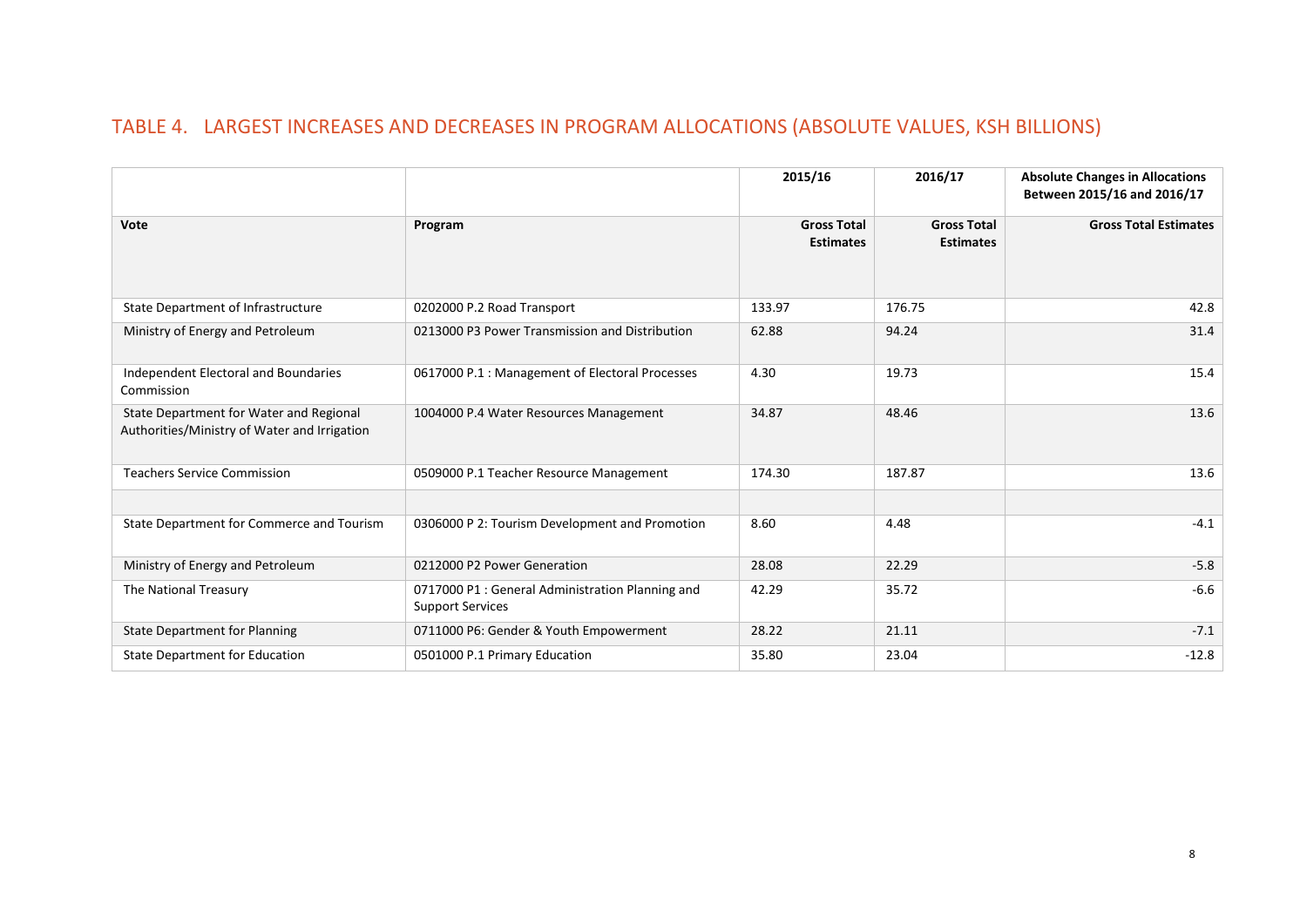To understand priorities, it is also useful to look at a program's changing share of the budget for the ministry. We continue with our example from energy and look at the share of the budget that went to each program in the Ministry of Energy and Petroleum in 2015/16 versus the proposal for 2016/17.

|                                      | 2015/16<br><b>Budget</b> | %<br><b>Share</b> | <b>Budget</b><br>2016/17 | ℅<br><b>Share</b> |
|--------------------------------------|--------------------------|-------------------|--------------------------|-------------------|
| <b>General Administration</b>        | 0.6                      | 0.6%              | 0.5                      | 0.4%              |
| <b>Power Generation</b>              | 28                       | 29.5%             | 22                       | 18.0%             |
| <b>Power Transmission</b>            | 63                       | 66.3%             | 94                       | 77.0%             |
| <b>Alternative Energy</b>            | 0.9                      | 0.9%              | 1                        | 0.8%              |
| Exploration and Distribution Oil/Gas | $\mathfrak{p}$           | 2.1%              | 4                        | 3.3%              |
| Total                                | 95                       |                   | 122                      |                   |

### TABLE 5. CHANGES IN PROGRAM SHARES OF THE MINISTRY OF ENERGY AND PETROLEUM BUDGET, 2015/16 TO 2016/17 (KSH BILLIONS)

Table 5 shows that the big shift that took place this year is the prioritization of power transmission over power generation. There is also a small increase for oil and gas exploration. Is there a narrative explanation for these shifts? We look at the ministry narrative to answer this. The narrative in the Ministry of Energy and Petroleum does not explain changing allocations. In fact, the only part of the narrative that speaks to 2016/17 in the ministry narrative is as follows:

Maior services/ outputs to be provided in the 2016/17-2018/19 budget include: 660 Mega Watts of steam equivalent . 1.076 Mega Watts of Geothermal Power, 2.379 KMs of Electricity Transmission lines, 12,500 KMs of Distribution lines, 3 Million new customers connected to electricity, 3,900 public facilities connected with electricity, 8,529 Metric Tons of oil and Gas distributed and 15 Petroleum Blocks created and gazetted.

This narrative does not mention programs or tradeoffs, and therefore cannot explain the shifting fortunes of the power generation and transmission programs. In such situations, we can sometimes better understand what is happening if we look at the sub-program level. Let us again consider the Ministry of Energy and Petroleum.

The first large program is power transmission and distribution, which contains two subprograms: the national grid system, and rural electrification. In the original 2015/16 budget, approved in June 2015, these two sub-programs received Ksh 46 billion (73 percent) and 17 billion (27 percent) respectively. In 2016/17, they will receive 68 (72 percent) and 26 billion (28 percent) respectively. The relative priority of these subprograms has remained more or less the same, and looking at the program budget alone does not tell us where these additional funds will go.

The 2016/17 budget shows a large increase in purchase of assets for rural electrification, up from 4.7 billion in 2015/16 to 18.7 billion in 2016/17. In 2015/16, rural electrification had only one indicator: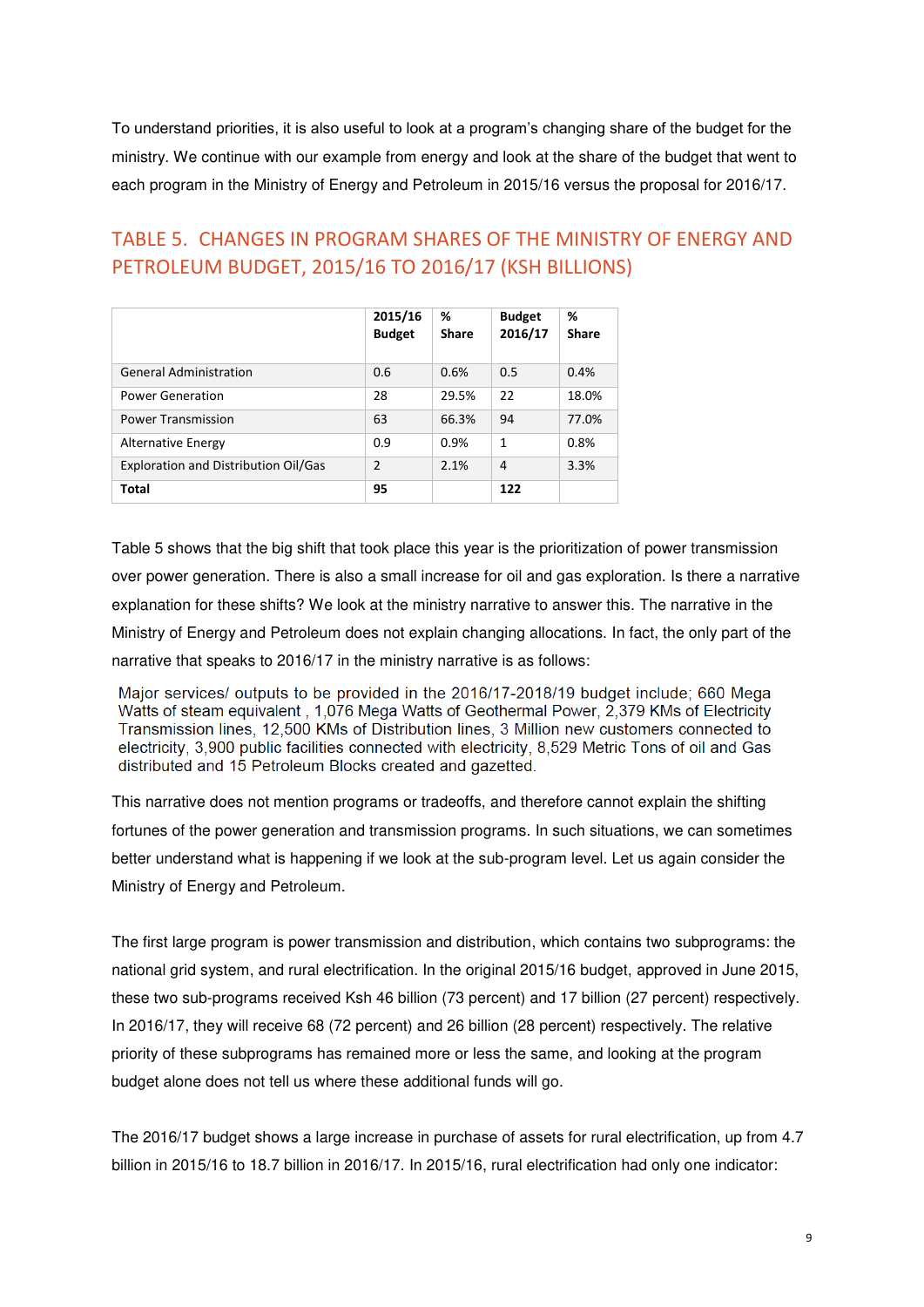number of rural public facilities connected to power. In 2016/17, the program has 19 indicators, and these include several specific projects, such as the Garissa solar project and the Turkwel-Lokichar transmission line project. Presumably, some of the additional asset costs are due to these projects, but the narrative does not adequately explain whether or not all the new indicators relate to new projects, or whether some of these projects simply lacked indicators in the past.

Let us now consider the State Department of Infrastructure. The department has only one program: road transport. If we want to see shifting priorities, we will have to look at the subprogram level. The road transport program has five subprograms. For road transport, the main shift is a massive Ksh 54 billion increase in construction of roads, while both rehabilitation and maintenance have decreased.

### TABLE 6. ROAD TRANSPORT SUB-PROGRAMS, 2015/16 V. 2016/17 (KSH BILLIONS)

| Sub-Programs                                          | 2015/16 | 2016/17 | % Growth |
|-------------------------------------------------------|---------|---------|----------|
| Construction of Roads and Bridges                     | 43.48   | 96.91   | 123%     |
| <b>Rehabilitation of Roads</b>                        | 60.33   | 47.90   | $-21%$   |
| Maintenance of Roads                                  | 26.66   | 26.18   | $-2%$    |
| Design of Roads and Bridges                           | 1.69    | 1.00    | $-41%$   |
| General Administration, Planning and Support Services | 1.80    | 4.77    | 165%     |
| <b>Total</b>                                          | 133.97  | 176.75  | 32%      |

Here, the number of indicators has increased from six to hundreds (there are 20 pages of indicators for this subprogram alone) due to the inclusion of specific road projects. Previously, these were just lumped together into two measures of "kilometers of new roads constructed" associated with two different administrative units. Once again, therefore, it is not easy to tell what is actually new this year, since the increased number of indicators is not necessarily related to new projects to be funded with the Ksh 54 billion increase.

Nearly all of this increase is recorded as "capital transfers to government agencies." This means it is going to state corporations like the Kenya National Highways Authority (KENHA). As this year's budget has restored a special annex for state corporations with more detail about their budgets, we can look there for more information about where this money is going. Unfortunately, while the rural and urban roads authorities are represented here, there is no budget for the highways authority. There is quite a substantial amount going to the Kenya Rural Roads Authority (KERRA) capital budget (Ksh 41 billion) but it is not clear how much larger this is than in 2015/16. However, the 2015/16 development budget in line-item form indicates that the capital budget for KERRA in 2015/16 was only 18 billion. A large share of the increased budget is likely going to KERRA in 2016/17, which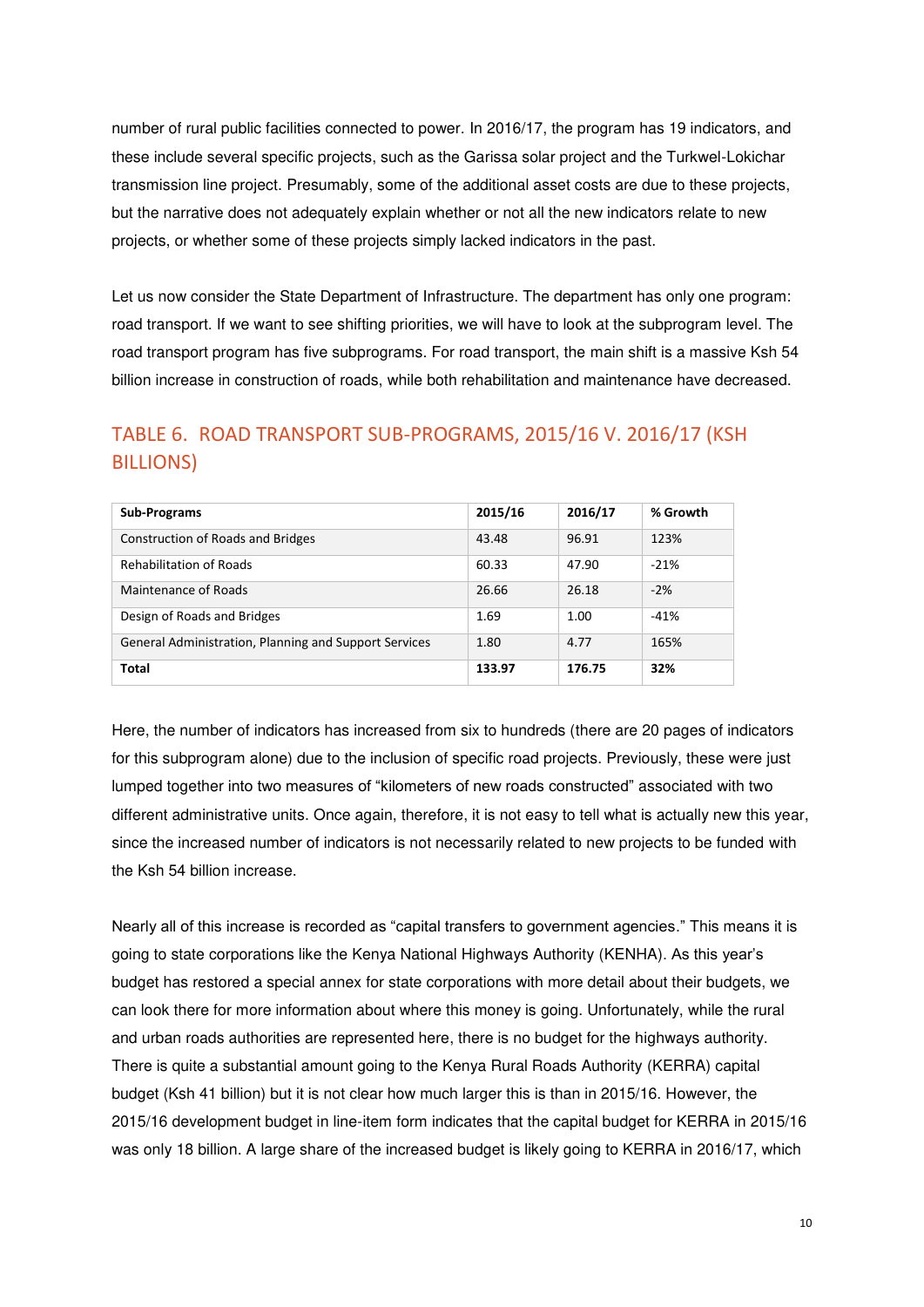is consistent with a sentence in the narrative about "construction of low volume seal roads in rural areas."

Kenya Urban Roads Authority (KURA) has a capital budget of Ksh 16 billion for 2016/17, up from roughly 10 billion in 2015/16. This might be linked to a sentence in the narrative that mentions "projects in major urban centres in a bid to improve the flow of traffic." KENHA, which was included in the 2015/16 line item budget but is not mentioned in the 2016/17 annex of state corporations, had a capital budget of about Ksh 28 billion in 2015/16 and could account for some of the increased spending in the subprogram, though it is not mentioned in the narrative.

Table 7 clearly shows that the increases in KERRA and KURA account for only part of the increase in the road construction subprogram, but it is also clear from the 2015/16 budget that these corporation budgets are spent on other items beyond road construction (in 2015/16 they totaled 56 billion while the construction subprogram totaled just 43 billion). It is likely that their budgets also go to rehabilitation and maintenance of roads. It is not possible, however, to link the budgets for state corporations to any specific activities they will undertake using the available documentation.

|                                   | 2015/16 Budget | 2016/17<br><b>Budget</b> | <b>Increase</b> |
|-----------------------------------|----------------|--------------------------|-----------------|
| Kenya National Highways Authority | 28             |                          | っ               |
| Kenya Rural Roads Authority       | 18             | 41                       | 23              |
| Kenya Urban Roads Authority       | 10             | 16                       | 6               |
| <b>Total</b>                      | 56             |                          |                 |
| Construction of Roads Sub-Program | 43             | 97                       | 54              |

#### TABLE 7. CAPITAL BUDGETS FOR STATE ROAD CORPORATIONS (KSH BILLIONS)

Turning to the State Department for Transport, we examine the rail transport program. For rail transport, the fluctuating allocations to the program are not fully explained. In 2014/15, this program had a budget of Ksh 160 billion, falling to 147 billion in 2016/17. However, the budget is now rising again to 156 billion. The narrative does not offer an explanation and this program only has a single subprogram. Looking at the indicators, there is a substantial increase in the number of kilometers (km) targeted for construction of the Standard Gauge Railway (up from 95 km in 2015/16 to 270 km in 2016/17). On the other hand, the number of housing units to be constructed for relocation of residents has fallen from 4,000 in 2015/16 to 2,000 in 2016/17. Assuming that the main driver of costs is railway construction, the large increase in the number of km to be constructed may be more expensive than the savings from constructing fewer units.

This analysis suggests what it is possible to achieve in the absence of good narratives about program and subprogram decisions and in the presence of the program budget only (without a line-item budget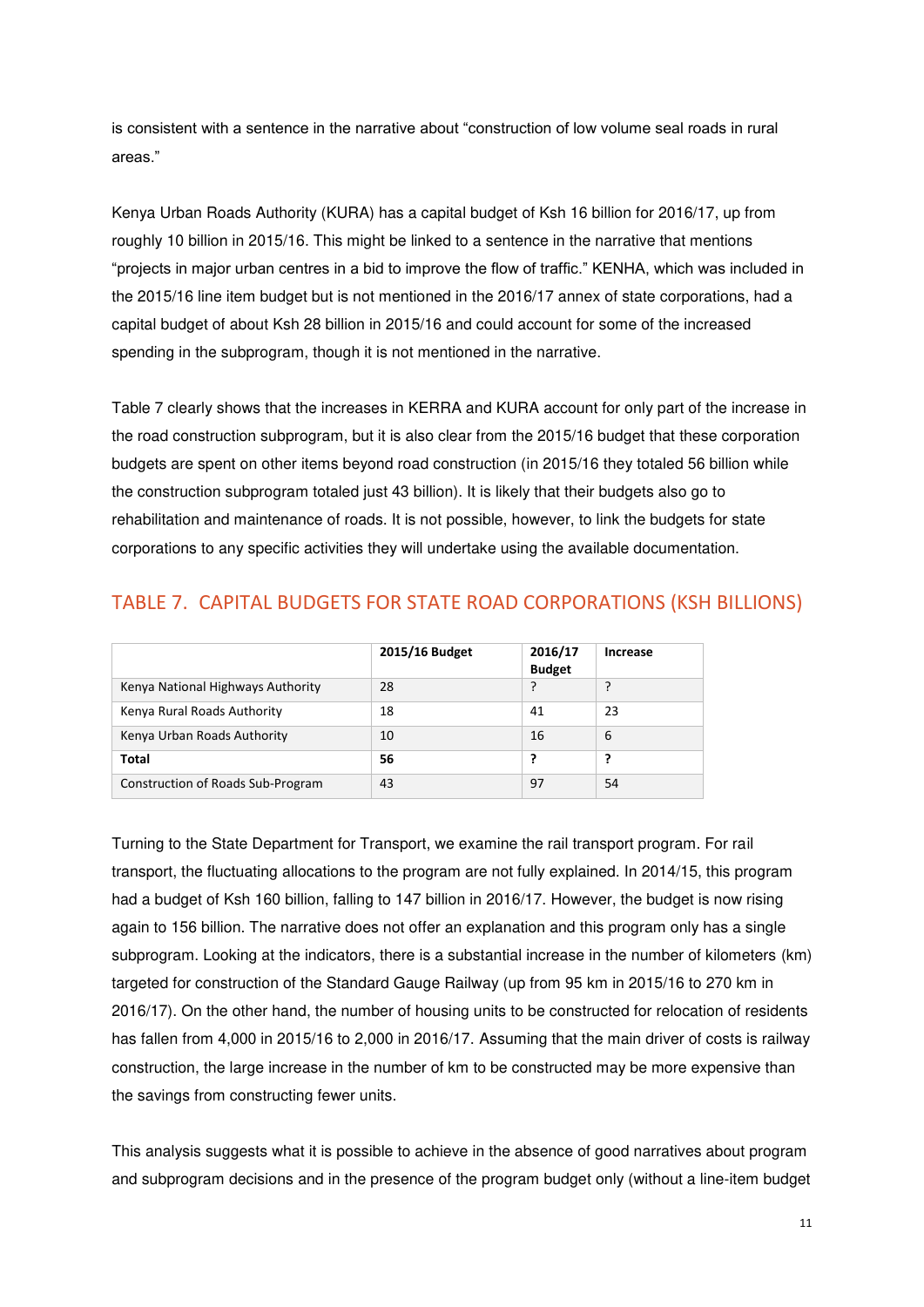for 2016/17). It raises a number of questions about what the government is planning to do with new funding for rural electrification, rail transport, national highways, and other major roads. These are questions that Parliament should ask before approving the budget.

# HOW REASONABLE AND REALISTIC ARE THE TARGETS FOR NEXT YEAR FOR PROGRAM OUTCOMES?

To answer this question, one needs some baseline data to understand where the target is coming from. One ideally also needs some information about trends over time to know what is realistic. In most cases, however, both these types of information are not available.

There is no baseline in this year's PBB. This makes it difficult to grasp how ambitious the promises made for different indicators actually are. For example, the power transmission and distribution program promises to connect 383,000 customers in 2016/17. Is this realistic? It is hard to know without knowing how many customers the government targeted to connect in 2015/16 and how well it is performing against that target. The 2015/16 budget did not have this indicator. The Energy Sector Medium Term Expenditure Framework Budget Report 2015 shows that the actual number of new customers connected in 2014/15 was 843,899. It also shows a target for 2015/16 and 2016/17 of one million new customers connected each year. This suggests that the target in the budget is low and not in line with what the government has actually said it plans to do.

Shifting targets from year to year also make it hard to assess how realistic they are. For example, the Ministry of Energy and Petroleum says it will generate 237 Megawatts (MW) of "steam equivalent" from Menengai Geothermal Development Project. Is that a reasonable goal for the year? The 2015/16 budget did not list Menengai as a separate project (possibly because it was not clear when it would come online). The budget had one indicator for MW of steam equivalent. For 2015/16, the target was 215 MW, and for 2016/17 it was 600 MW. In the 2016/17 budget, there are two projects that have MW of steam equivalent as targets: Menengai and Bogoria Silali. Together, the 2016/17 targets for both projects sum to 287. This is less than half of what was projected in the 2015/16 budget for the 2016/17 financial year. Does this mean the targets last year were unrealistic?

To answer such questions, we need to know how much is being generated currently in 2015/16 and, ideally, how much was generated in 2014/15. The Energy Sector Medium Term Expenditure Framework Budget Report 2015 has an indicator for MW of steam equivalent generated in the sector (see page 14). In 2014/15, the figure was 131 MW (though this is labeled as cumulative, suggesting it was not generated in a single year). A table in the same document (page 41) shows that the baseline for 2015/16 is only 70 MW (though this appears to be a target). The massive discrepancies between targets and actual production for MW of steam between years raises questions about the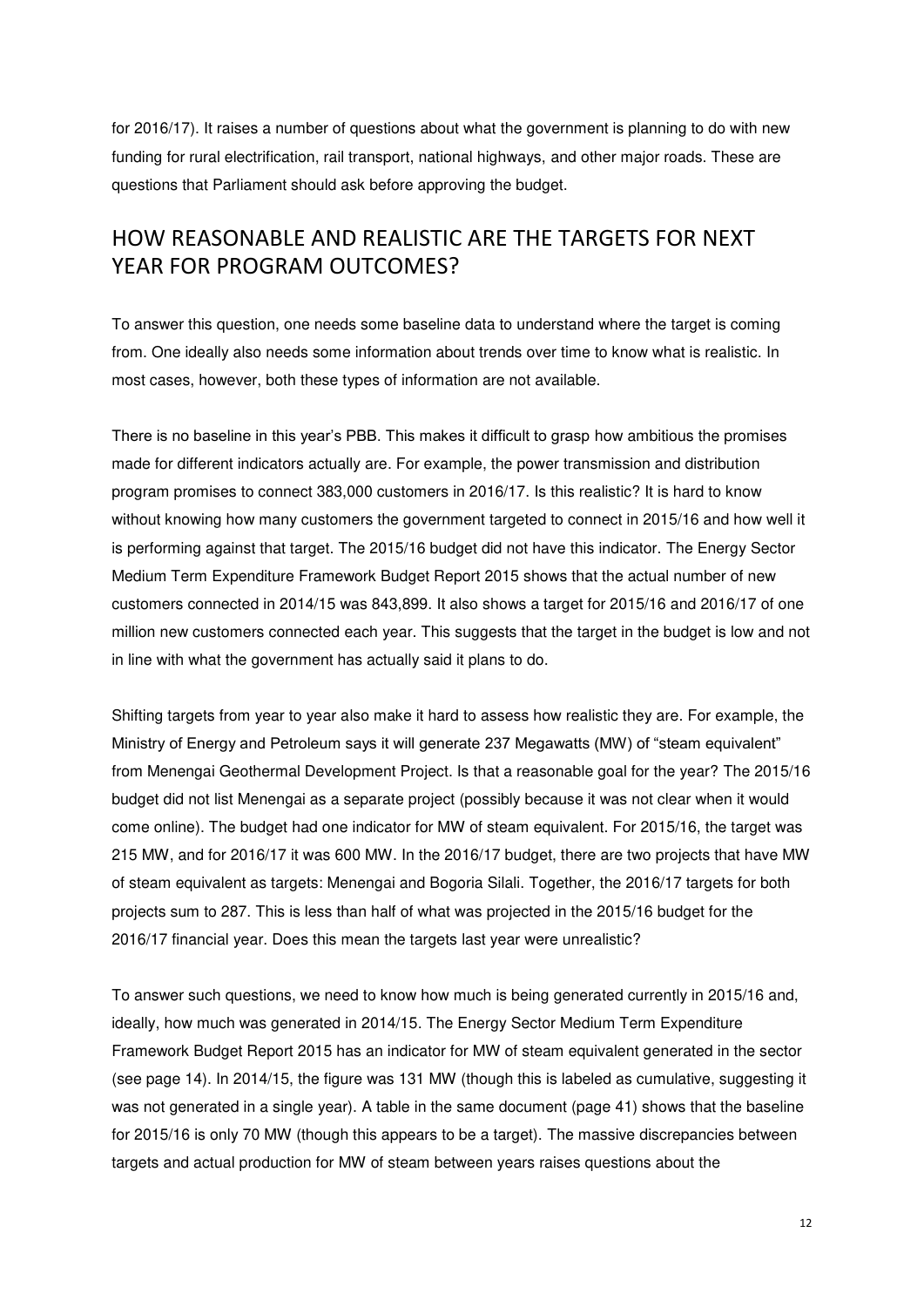reasonableness and utility of the targets. The target of 600 MW for 2016/17 set last year was exceedingly ambitious if the actual production in 2015/16 is only 70 MW.

A number of indicators also have targets of zero for the entire medium term period (2016/17 to 2018/2019). What is the purpose of indicators without targets in a given year? For example, the Kapsoit-Sondu road has 0 km of completion this year and for the next two years. The title of the delivery unit (Kapsoit-Sondu Road-Design) implies that the project might be in the design phase this year, but surely the right indicator in such a case is not km completed, nor is it likely that design will take three years, or that nothing worth tracking will happen with this road for a full three years.

It is also worth noting that, from year to year, a number of indicators and targets simply disappear from the budget. Such is the case for the rail transport program. In 2015/16, the program targeted to maintain and rehabilitate 15 km of commuter rail; and targeted to reach 20 km in 2016/17, and 35 in 2017/18. But there is no indicator (or target) for commuter rail at all in the 2016/17 budget. Does this mean there will be no maintenance or rehabilitation this year or going forward? When indicators/targets appear and disappear from year to year without explanation, this also raises questions that should be taken up by analysts and Parliament.

#### DOES THE BUDGET NARRATIVE CONTAIN INFORMATION ABOUT IMPLEMENTATION CHALLENGES AND PROPOSED SOLUTIONS?

One of the things we are looking for in the narrative discussion in each ministry is information about challenges affecting a ministry's budget absorption (the degree to which they can spend their budget) and how these are being addressed. The purpose of this information is to facilitate discussion about improving budget performance. Ultimately, we want to avoid giving more money to departments that appear unable to spend it and that lack any plan for rectifying this situation.

Most ministries have a narrative section on challenges in the Budget Estimates. However, in many cases these challenges are generic and it is not clear whether they can or will be resolved.

Consider the State Department of Transport. The department highlights the following problems: litigation by those affected by projects, high costs of land compensation for those whose land is affected, "encroachment on the transport corridors," and austerity measures by government. The "encroachment" presumably refers to people who have built in spaces that need to be used for transport, such as perhaps a road reserve.

What solutions does the department offer? On the issue of litigation, they suggest that they will involve all stakeholders at all levels to avoid lawsuits. This is reasonable, but not specific enough to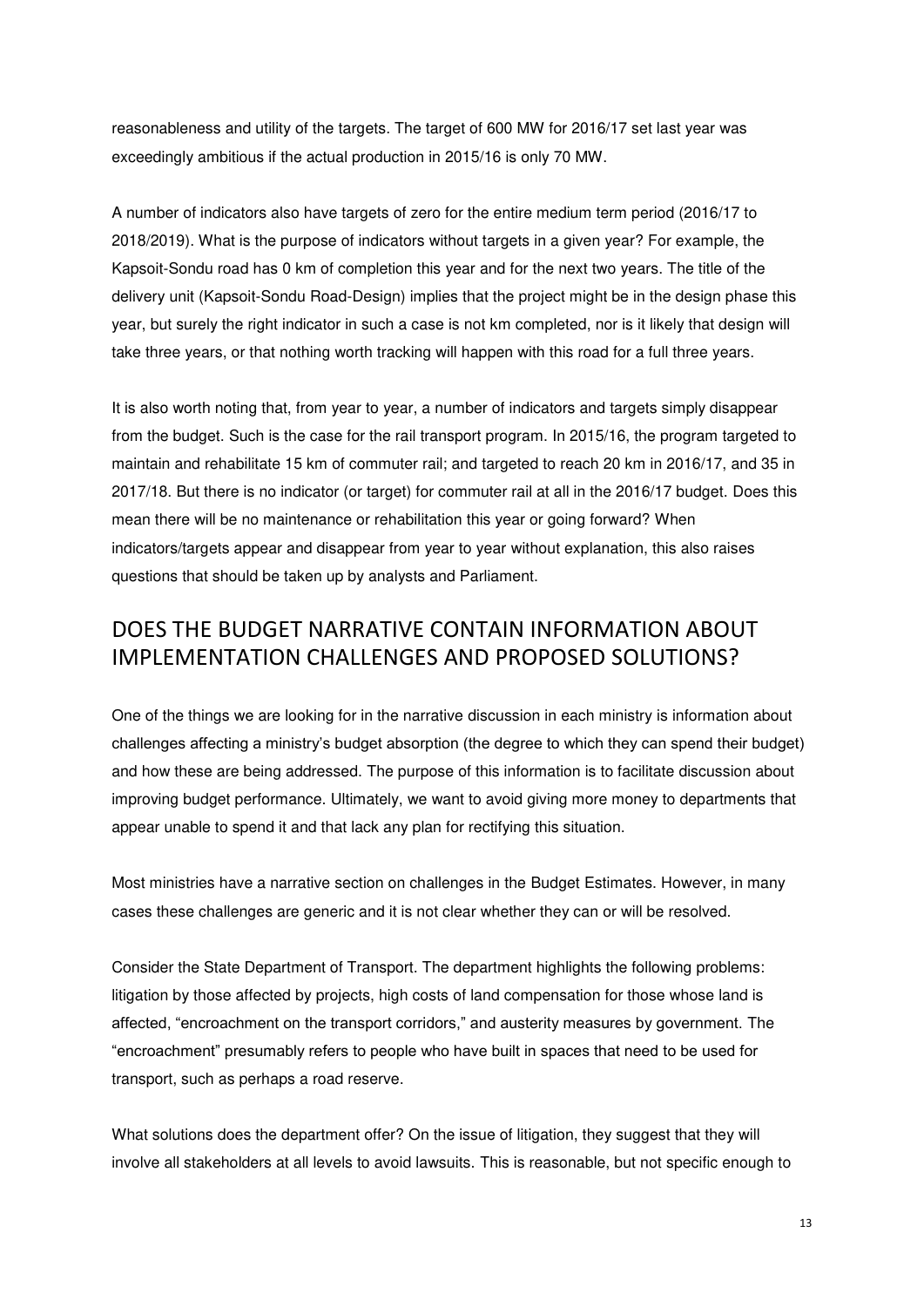track in any way. It might help to have information about the number of cases in court and the number where the new approach is being used. Apparently the solution to austerity is "prioritization" of projects, though nothing further is said that would allow us to know which projects have been put on hold and what choices have been made. There is no solution provided for encroachment or high land compensation costs. Taken as a whole, we would hardly be reassured that the department has found solutions to the obstacles it faces.

Similar challenges emerge for the State Department of Infrastructure. The department only notes that it is taking on fewer projects to avoid accumulating further pending bills. This is a solution only if the problem is that the department has been overestimating what it can achieve each year. Given the massive increase in the department's budget, however, the claim that it is reducing the number of projects it takes on is unlikely to be true.

If we are concerned about departmental performance, the information provided in the Budget Estimates would be inadequate to explain the extent of the problems or to convince us that these departments had identified a set of workable solutions. There is no information about budget absorption per se that would explain whether the challenges identified have impacted on budget performance. The solutions offered are also too vague to be certain that they will address the underlying issues. In sum, the Budget Estimates lack key information needed to assess whether the government is responding to budget implementation challenges.

If we look at performance for these two departments in 2014/15 and the first half of 2015/16, we can see that there are good reasons to be concerned about performance.

We have to consult other sources for this data, as it is not contained in the Budget Estimates. Table 8 looks at performance using two sources. For 2014/15, we look at the Controller of Budget (COB) reports. For the first half of 2015/16, we look at both COB reports and the Treasury's own Quarterly Economic and Budgetary Reviews (QEBR). For mid-year reports, the QEBR provides information on spending against target, while COB only provides spending against the annual budget. As we often do not expect to spend exactly half of the budget in the first half of the year, it is good to check spending against target as well as against budget.